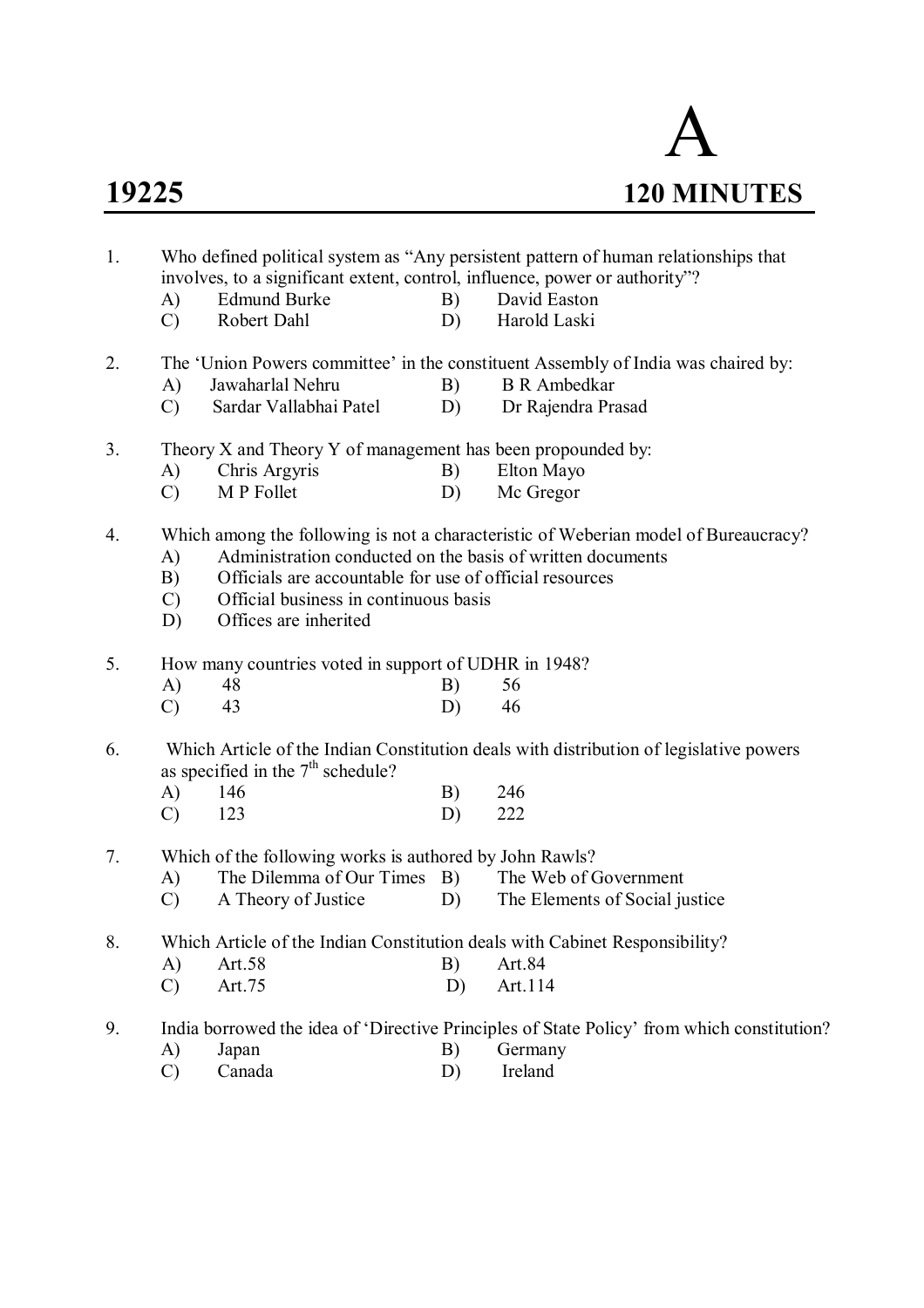10. Match List I wish List II and select the correct answer from the codes given below:<br> $I \text{ ist } II$ **List I List II**

| LIJ 1          |                               |    | елус 11                              |
|----------------|-------------------------------|----|--------------------------------------|
| a.             | <b>Bernard Chester</b>        |    | 1. General and Industrial Management |
| $\mathbf b$ .  | Peter F Drucker               |    | 2. The sciences of the artificial    |
| $\mathbf{c}$ . | Henry Fayol                   |    | 3. The functions of the executive    |
| $d_{-}$        | Herbert Simon                 |    | 4. The practice of management        |
| Code:          |                               |    |                                      |
| A)             | $a-2$ , $b-3$ , $c-1$ , $d-4$ | B) | $a-3$ , $b-4$ , $c-1$ , $d-2$        |
| C)             | $a-4, b-3, c-1, d-2$          | D) | $a-4$ , $b-2$ , $c-1$ , $d-3$        |
|                |                               |    |                                      |

- 11. Which among the following is an item in the State List under  $7<sup>th</sup>$  Schedule of Indian Constitution?
	- A) Taxes on agricultural income
	- B) Insurance
	- C) Legal, Medical and other professions
	- D) Electricity
- 12. Under which Article of the Indian Constitution is the Comptroller and Auditor General of India appointed?
	- A) Article 148 B) Article 124 C) Article 141 D) Article 32
- 13. What according to Plato is the ultimate virtue in education?
	- A) Making of Guardians
	- B) Understanding politics
	- C) Seeking Freedom
	- D) Knowledge of the Good

14. Who among the following is regarded as the Intellectual God father of Behaviouralism?

- A) David Easton B) Harold Laswell<br>
C) Charles E Merriam D) Gabriel A Almond
- $\overline{C}$  Charles E Merriam D)
- 15. What was the sophist view of origin of state?
	- A) State arose by Contract B) State was natural institution
	- C) State created by divine plan D) State arose by Convention
- 16. Man is "ungrateful, fickle deceitful cowardly and avaricious". Who among the following made this observation?
	- A) Thomas Hobbes B) John Locke
	- C) Niccolò Machiavelli D) Rousseau
- 17. What is the term of Constitutional Council in France? A) 9 yrs B) 5 yrs C) 7 yrs D) 6 yrs
- 18. Which amendment of American Constitution fixed the maximum tenure of US President?<br>A)  $13^{th}$  B)  $21^{st}$  C)  $22^{nd}$  D)  $24^{th}$ A)  $13^{\text{th}}$  B)  $21^{\text{st}}$  C)  $22^{\text{nd}}$  D)  $24^{\text{th}}$  $24^{\text{th}}$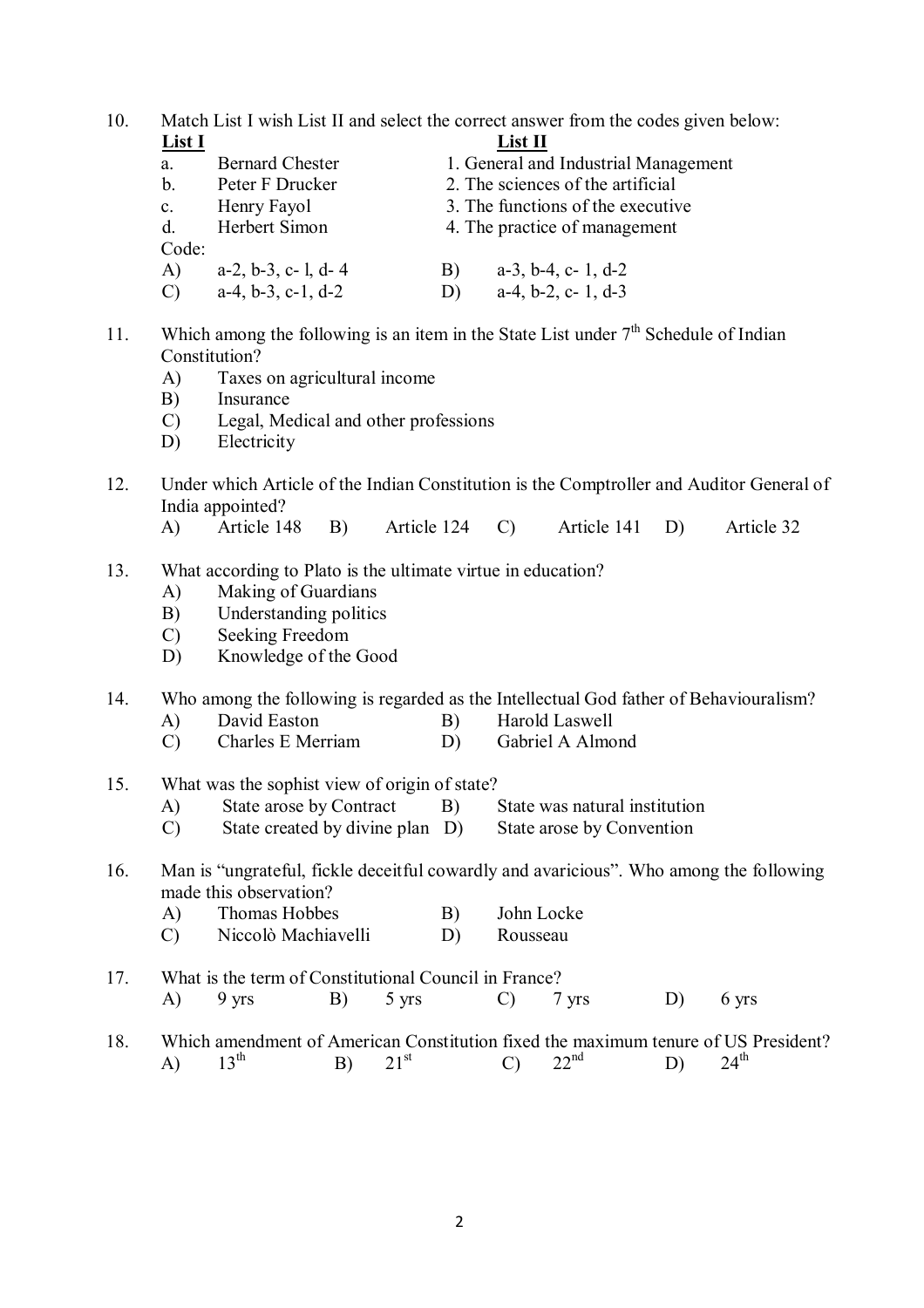19. Given below are two statements, one labelled as Assertion (A) and the other as Reason (R) Assertion (A): Politicisation of profession is inescapable as well as desirable Reason (R): Members of learned discipline bear the responsibilities of all intellectuals

- A) Both (A) and (R) are true and (R) is the correct explanation of (A)
- B) Both (A) and (R) are true but (R) is not the correct explanation of (A)
- $(C)$  (A) is true but  $(R)$  is false
- D) (A) is false but  $(R)$  is true

20. According to F W Riggs what are the key elements in the process of development?

- 1. Differentiation 2. Automation 3. Integration 4. Coordination A) 1&2 B) 1&3 C) 2&4 D) 3&4
- 21. Which one of the following Act removed the traditional Royal prerogative to dissolve the Parliament of U K?
	- A) Ministers of Crown Act 1937
	- B) Abdication Act 1936
	- C) Parliament Act 1911
	- D) Fixed term Act 2011
- 22. "But, if all communities aim at some good, the state or political community, which is the highest of all, and which embraces all the rest, aims at the good in a greater degree than any other, and at the highest good."-Who made this comment?
	- A) Plato B) Aristotle
	- C) Harold Laski D) Thomas Hobbes

23. Who among the following political philosophers rejected the concept of sovereignty?

- A) Jean Bodin B) John Austin
- C) Thomas Hobbes D) Harold J Laski
- 24. The idea of 'Organic intellectual' is associated with the philosophy of: A) Althusser B) Gramsci C) Hegel D) Marx
- 25. The country which recently accepted the Women's Right to Vote A) Saudi Arabia B) Afghanistan C) Kuwait D) New Zealand

26. Which among the following states are declared nuclear powers under NPT?<br>1 USA 2 China 3 Australia 4 F 1. USA 2. China 3. Australia 4. France

- A) 1, 2, 3 B) 2, 3, 4 C) 1, 2, 4 D) 1, 3, 4
- 27. How many states signed the initial covenant of League of Nations? A) 36 B) 40 C) 44 D) None of these
- 28. Who among the following acted as returning officer for the election of President of India 2017?
	- A) Chief Election Commissioner
	- B) Secretary General of Lok Sabha
	- C) Chief Justice of India
	- D) Speaker of Lok Sabha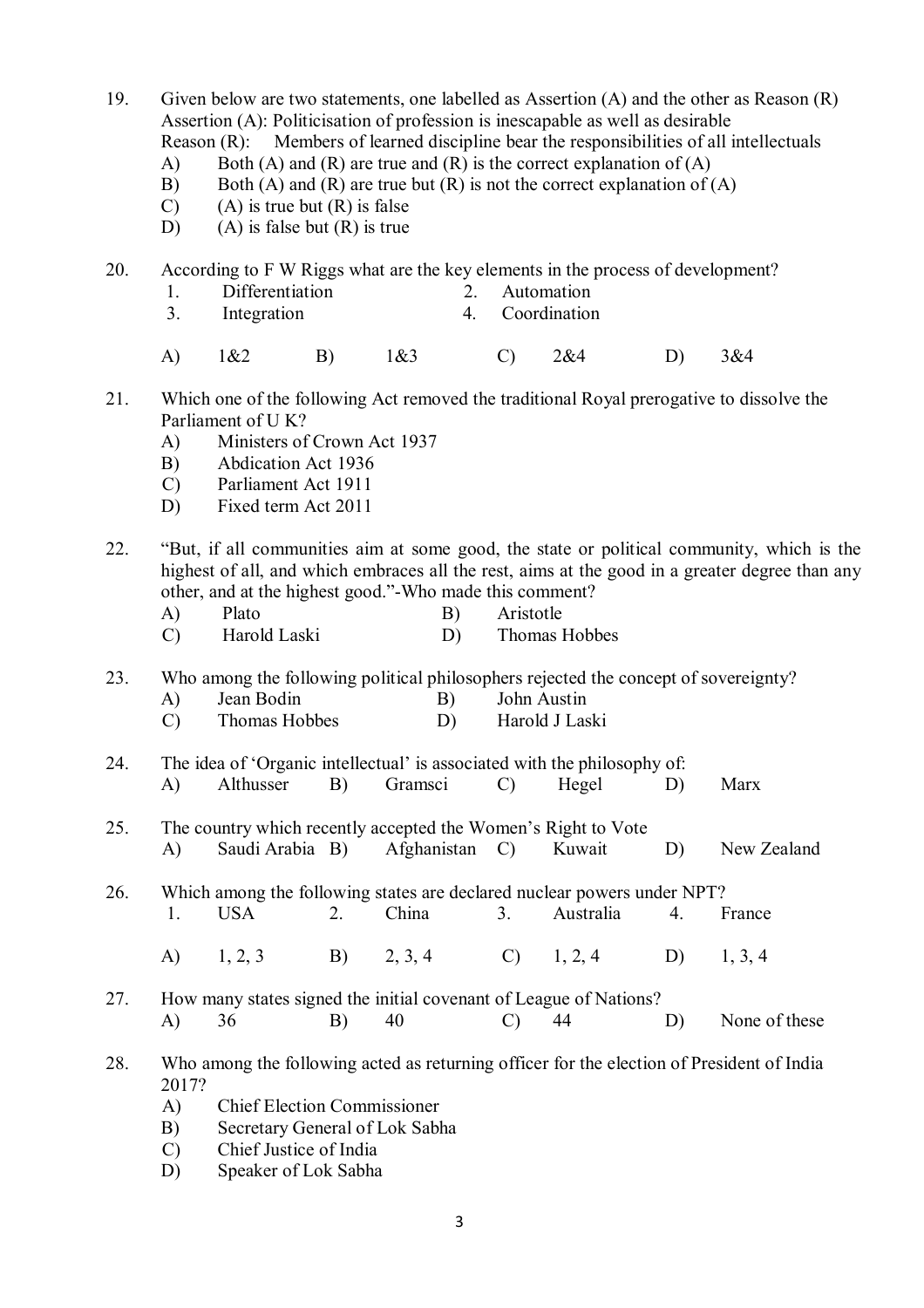29. Who among the following subscribed the Integral view of public administration?

- A) L.D.White B) Luther Gulick
	- C) Herbert Simon D) Thomson
- 30. In which Case did the Supreme Court of India observed that 'Parliament has no Power to Amend Fundamental Rights'?
	- A) A K Gopalan Vs State of Madras
	- B) Maneka Gandhi Vs Union of India
	- C) Keshavananda Bharati Vs. State of Kerala
	- D) Golaknath Vs State of Punjab

31. Match List I with List II and select the correct answer using the codes given below: **List I**<br>Article 243 G 1. Borrow a. Article 243 G 1. Borrowing by states

b. Article 361 2. Functions of Public Service Commission c. Article 320 3. Protection of President and Governors d. Article 293 4. Grama Sabha Code: A) a-2, b-4, c-1, d-3 B) a-3, b-1, c-4, d-2<br>C) a-3, b-4, c-2, d-1 D) a-4, b-3, c-2, d-1 C) a-3, b-4, c-2, d-1 D) 32. Which theory lays stress on rights of 'recognition' and 'belongings'? A) Libertarianism B) Communitarianism C) Post-modernism D) Neo-humanism

33. How many Articles were there in the draft constitution prepared by Drafting Committee of the Indian Constituent Assembly? A) 395 B) 315 C) 426 D) 324

- 34. Author of the book 'Anarchy, State and Utopia':<br>A) Frederick Hayek B) Robert Nozick A) Frederick Hayek B)
	- C) Jurgen Habermas D) Joseph Proudhon
- 35. What is the subject matter of Article 45 of Indian Constitution?
	- A) Free Education B) Uniform Civil Code
	- C) Panchayati Raj D) Equal pay
- 36. Given below are two statements, one labelled as Assertion (A) and the other as Reason (R) Assertion (A): Political culture is often seen as the foundation of all political activity, or at least as a factor determining the nature, characteristics and level of political activity
	- Reason (R): Differences in political culture amongst people develop due to the difference in education, political training, economic and social background.
	- A) Both (A) and (R) are true and (R) is the correct explanation of (A)
	- B) Both (A) and (R) are true but (R) is not the correct explanation of (A)
	- $(C)$  (A) is true but  $(R)$  is false
	- D) (A) is false but  $(R)$  is true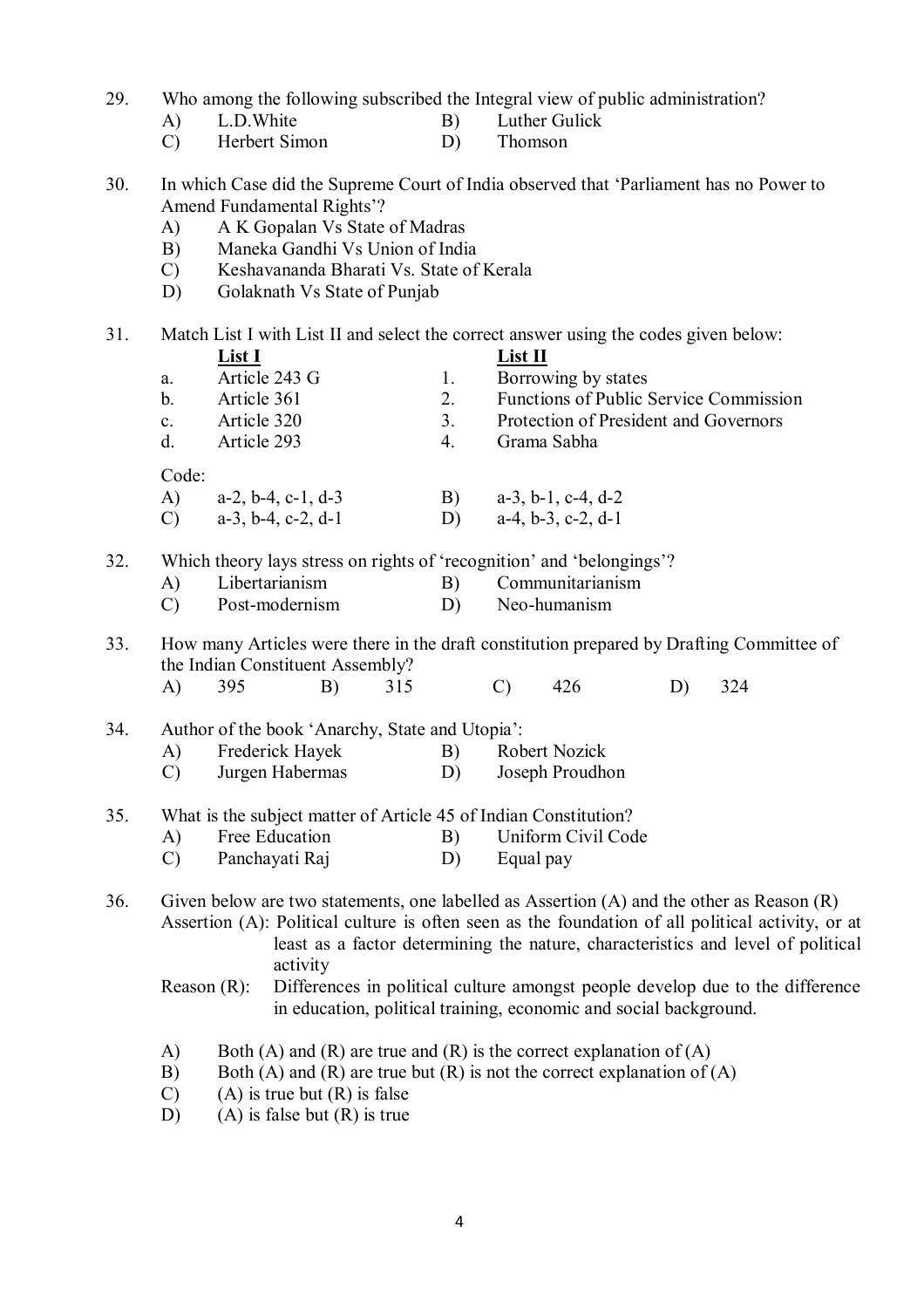| 37. |                                                                                                                                                                                                                              | democratic dictatorship"?                                                                                                                                          |                                                                                                             |            |          |                  | Which among the following States declared itself as "a socialist state under the people's                                                                                                                                                         |    |                |  |
|-----|------------------------------------------------------------------------------------------------------------------------------------------------------------------------------------------------------------------------------|--------------------------------------------------------------------------------------------------------------------------------------------------------------------|-------------------------------------------------------------------------------------------------------------|------------|----------|------------------|---------------------------------------------------------------------------------------------------------------------------------------------------------------------------------------------------------------------------------------------------|----|----------------|--|
|     | A)                                                                                                                                                                                                                           | Russia                                                                                                                                                             | B)                                                                                                          | Cuba       |          | $\mathcal{C}$    | Germany                                                                                                                                                                                                                                           | D) | China          |  |
| 38. | How are the members of the Senate in Canada selected?<br>Directly elected by people<br>A)<br>Elected from House of Commons<br>B)<br>Appointment by Governor-General<br>$\mathcal{C}$<br>Elected from Local governments<br>D) |                                                                                                                                                                    |                                                                                                             |            |          |                  |                                                                                                                                                                                                                                                   |    |                |  |
| 39. | A)<br>$\mathcal{C}$                                                                                                                                                                                                          | <b>Strong Cadre</b>                                                                                                                                                | Similarity in Principles                                                                                    |            | B)<br>D) |                  | Which among the following is not an essential element in the formation of a political party?<br>Organized People<br>Aiming for power                                                                                                              |    |                |  |
| 40. |                                                                                                                                                                                                                              |                                                                                                                                                                    | Who criticised pressure groups as 'anonymous empire'?                                                       |            |          |                  |                                                                                                                                                                                                                                                   |    |                |  |
|     | A)<br>$\mathcal{C}$                                                                                                                                                                                                          | Mac Iver<br><b>Edmund Burke</b>                                                                                                                                    |                                                                                                             |            | B)<br>D) | <b>RG</b> Gettle | <b>Samuel Finer</b>                                                                                                                                                                                                                               |    |                |  |
| 41. | 1.<br>3.                                                                                                                                                                                                                     |                                                                                                                                                                    | Identify the characteristics of a civic culture<br>Pride in one's nation<br>Tolerance towards opposition 4. |            | 2.       |                  | Emotional involvement in elections<br>Membership in political associations                                                                                                                                                                        |    |                |  |
|     | A)                                                                                                                                                                                                                           | $1, 2 \& 3$                                                                                                                                                        | <b>B</b> )                                                                                                  |            |          |                  | $1, 3 \& 4$ C) $2, 3 \& 4$ D)                                                                                                                                                                                                                     |    | $1, 2, 3 \& 4$ |  |
| 42. | A)<br>$\mathcal{C}$                                                                                                                                                                                                          | Who among the following is associated with the concept of 'White man's burden?'<br><b>Edward Weidner</b><br>B)<br>F W. Riggs<br>Rudyard Kipling<br>T H Green<br>D) |                                                                                                             |            |          |                  |                                                                                                                                                                                                                                                   |    |                |  |
| 43. | A)<br>$\mathcal{C}$                                                                                                                                                                                                          |                                                                                                                                                                    | Delaying power of 15 days B)                                                                                |            |          |                  | What is the role of British House of Lords in the matter of a finance bill?<br>Delaying power of one month<br>Delaying power of 3 months D) None of the above                                                                                     |    |                |  |
| 44. | Reason $(R)$ :                                                                                                                                                                                                               |                                                                                                                                                                    | globalization                                                                                               |            |          |                  | Given below are two statements, one labelled as Assertion $(A)$ and the other as Reason $(R)$<br>Assertion (A): The concept of sovereignty suffers from many limitations in times of<br>Modern states are independent and enjoy national freedoms |    |                |  |
|     | $\mathbf{A}$<br>B)<br>$\mathcal{C}$<br>D)                                                                                                                                                                                    |                                                                                                                                                                    | $(A)$ is true but $(R)$ is false<br>$(A)$ is false but $(R)$ is true                                        |            |          |                  | Both (A) and (R) are true and (R) is the correct explanation of (A)<br>Both (A) and (R) are true but (R) is not the correct explanation of (A)                                                                                                    |    |                |  |
| 45. | A)<br>$\mathcal{C}$                                                                                                                                                                                                          | Michel Foucault<br>Karl Marx                                                                                                                                       |                                                                                                             |            | B)<br>D) | Althusser        | 'Power is always exercised in an environment of free will'. Who made this observation?<br>Joseph Schumpeter                                                                                                                                       |    |                |  |
| 46. | 1.<br>3.                                                                                                                                                                                                                     | <b>Truman Doctrine</b><br>Johnson doctrine                                                                                                                         | Arrange the following events in their chronological order                                                   | 2.<br>4.   |          | Nixon Doctrine   | Monroe doctrine                                                                                                                                                                                                                                   |    |                |  |
|     | A)                                                                                                                                                                                                                           | 2, 1, 4, 3                                                                                                                                                         | B)                                                                                                          | 2, 1, 3, 4 |          | $\mathcal{C}$    | 1, 2, 3, 4                                                                                                                                                                                                                                        | D) | 1, 2, 4, 3     |  |

5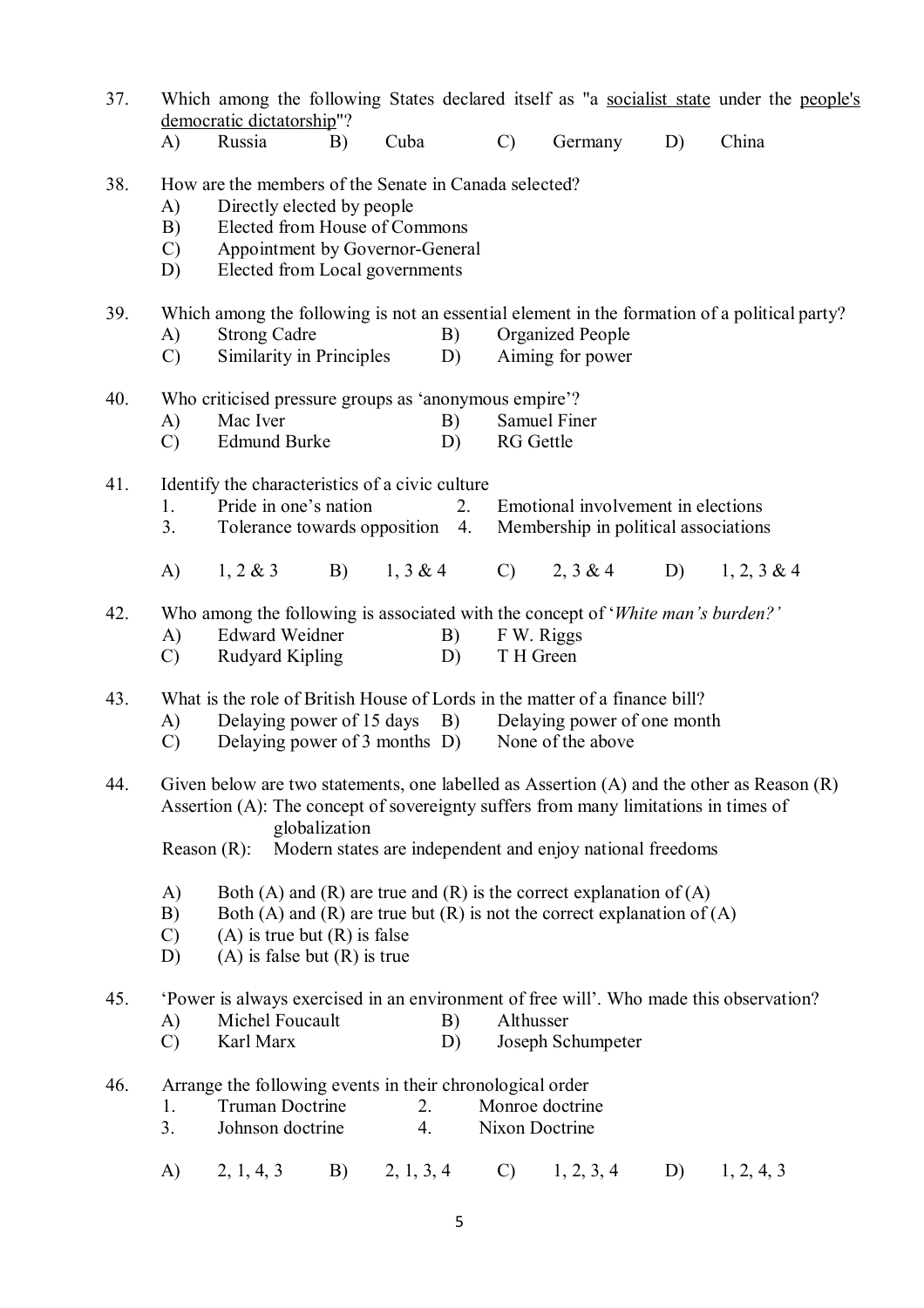- 47**.** "Despotism is a legitimate mode of government in dealing with barbarians". Who made this comment?
	- A) James Mill B) John Lock
	- C) J S Mill D) Jeremy Bentham
- 48. Which of the following is not correctly matched?
	- A) New Despotism Hewart
	- B) Administrative State Finer
	- C) Philosophy of Administration Marsahll E. Dimock
	- D) The Ecology of Public Administration- F.W Riggs
- 49. Who among the following propagated the entitlement theory of justice?
	- A) John Rawls B) J.S. Mill
	- C) Bernard Krick D) Robert Nozick
- 50. What did Gandhiji mean by 'Hijrat'?
	- A) Opposing enemy government
	- B) Self expulsion from state<br>C) Non-Payment of taxes
	- Non-Payment of taxes
	- D) Civil disobedience
- 51. Which among the following is not an element of Sapthanga Theory?
	- A) The King, Amathya, Janapatha
	- B) The King, Amathya, Priest
	- C) Durga, Kosha, Danda
	- D) King, Amathya, Mithra

### 52. Sikkim was admitted to the Indian Union in the year -----. A) 1947 B) 1950 C) 1960 D) 1975

- 53. What according to Rousseau was the status of state of nature?
	- A) Pre-political
	-
	- B) Pre-social<br>C) State of N **State of Neutrality**
	- D) None of the above

# 54. According to Hobbes which were the principle causes of quarrel in the state of nature?

- A) Love, diffidence and glory
- B) Morality, diffidence and security
- C) Competition, diffidence and glory
- D) Competition, security and glory
- 55. The term 'Philosophical Radicalism' is associated with:
	- A) John Locke B) Thomas Hobbes
	- C) Jeremy Bentham D) T H Green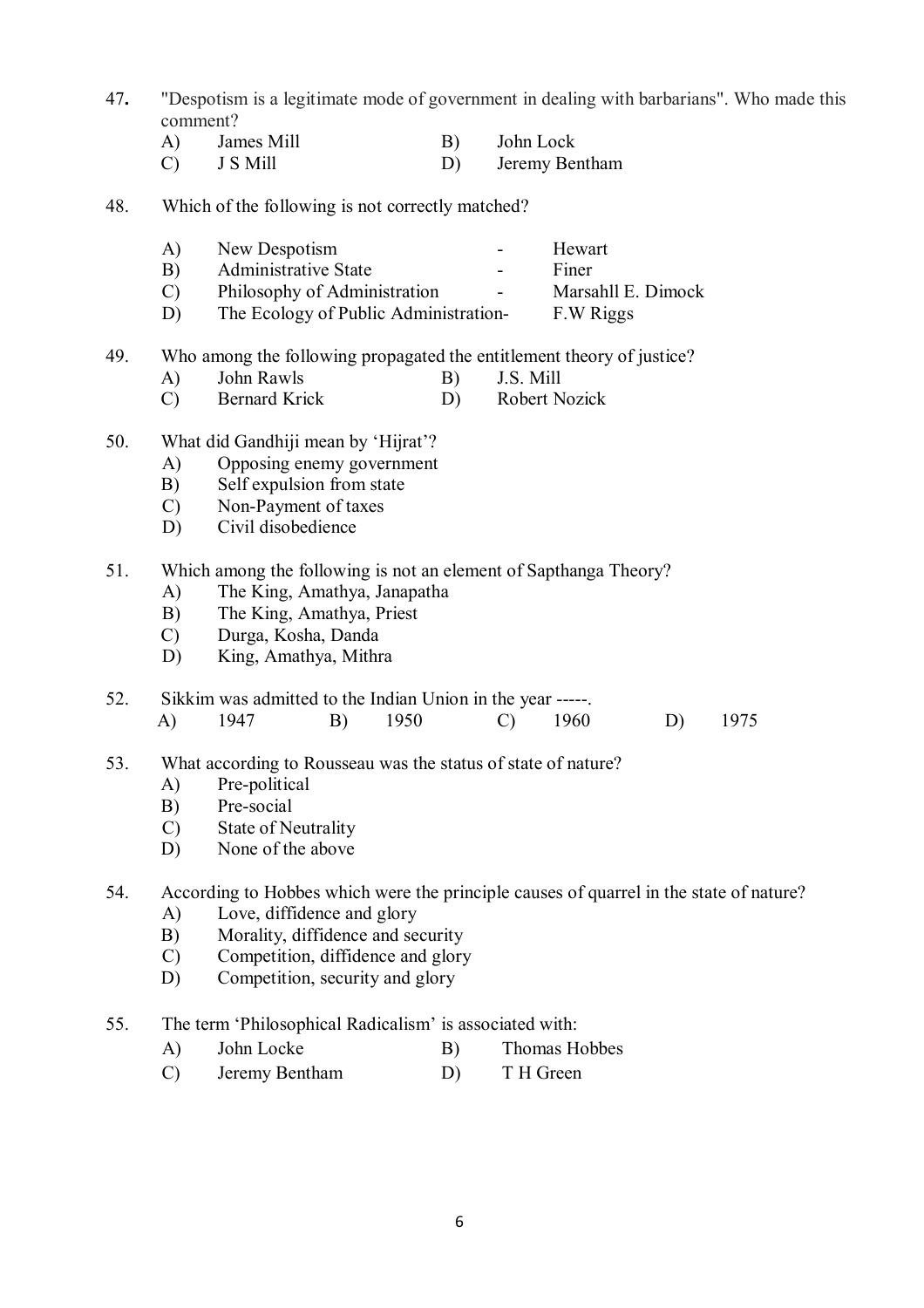| 56. |                                                                                                                                                                                                                                                                                                                                                                                       | Match List I with List II and select the correct answer using the code given below:                                                                                                        |             |                               |                      |      |       |  |  |  |
|-----|---------------------------------------------------------------------------------------------------------------------------------------------------------------------------------------------------------------------------------------------------------------------------------------------------------------------------------------------------------------------------------------|--------------------------------------------------------------------------------------------------------------------------------------------------------------------------------------------|-------------|-------------------------------|----------------------|------|-------|--|--|--|
|     |                                                                                                                                                                                                                                                                                                                                                                                       | List I                                                                                                                                                                                     |             | List II                       |                      |      |       |  |  |  |
|     | a.                                                                                                                                                                                                                                                                                                                                                                                    | New Aspects of Politics                                                                                                                                                                    |             | 1.                            | Thomas Kuhn          |      |       |  |  |  |
|     | b.                                                                                                                                                                                                                                                                                                                                                                                    | A system Analysis of Politics                                                                                                                                                              |             | 2.                            | David Easton         |      |       |  |  |  |
|     | $\mathbf{c}$ .                                                                                                                                                                                                                                                                                                                                                                        | The American Science of Politics                                                                                                                                                           |             | 3 <sub>1</sub>                | <b>Bernard Crick</b> |      |       |  |  |  |
|     | d.                                                                                                                                                                                                                                                                                                                                                                                    | The Structure of Scientific Revolutions                                                                                                                                                    |             | 4.                            | Charles Merriam      |      |       |  |  |  |
|     | Code:                                                                                                                                                                                                                                                                                                                                                                                 |                                                                                                                                                                                            |             |                               |                      |      |       |  |  |  |
|     | A)                                                                                                                                                                                                                                                                                                                                                                                    | $a-4$ , $b-2$ , $c-3$ , $d-1$                                                                                                                                                              | B)          | $a-3$ , $b-1$ , $c-4$ , $d-2$ |                      |      |       |  |  |  |
|     | $\mathcal{C}$                                                                                                                                                                                                                                                                                                                                                                         | $a-4$ , $b-1$ , $c-3$ , $d-2$                                                                                                                                                              | D)          | $a-3$ , $b-2$ , $c-4$ , $d-1$ |                      |      |       |  |  |  |
| 57. |                                                                                                                                                                                                                                                                                                                                                                                       | Who among the following described the Prime Minister of England as 'primus inter pares'?                                                                                                   |             |                               |                      |      |       |  |  |  |
|     | A)                                                                                                                                                                                                                                                                                                                                                                                    | Lord Morley                                                                                                                                                                                | B)          | <b>Blackstone</b>             |                      |      |       |  |  |  |
|     | $\mathcal{C}$                                                                                                                                                                                                                                                                                                                                                                         | <b>AV Dicey</b>                                                                                                                                                                            | D)          | Hermen Finer                  |                      |      |       |  |  |  |
| 58. |                                                                                                                                                                                                                                                                                                                                                                                       | Who propounded the theory of hierarchy of needs in public administration?                                                                                                                  |             |                               |                      |      |       |  |  |  |
|     | A)                                                                                                                                                                                                                                                                                                                                                                                    | Kurt Lewin                                                                                                                                                                                 | B)          | Maslow                        |                      |      |       |  |  |  |
|     | $\mathcal{C}$                                                                                                                                                                                                                                                                                                                                                                         | FW Taylor                                                                                                                                                                                  | D)          | <b>Blake and Mouton</b>       |                      |      |       |  |  |  |
| 59. |                                                                                                                                                                                                                                                                                                                                                                                       | The name 'Christianised Aristotle' is associated with:                                                                                                                                     |             |                               |                      |      |       |  |  |  |
|     | A)                                                                                                                                                                                                                                                                                                                                                                                    | St. Augustine B)                                                                                                                                                                           | St. Aquinas | $\mathcal{C}$ )               | St. Paul             | D)   | Dante |  |  |  |
|     |                                                                                                                                                                                                                                                                                                                                                                                       |                                                                                                                                                                                            |             |                               |                      |      |       |  |  |  |
| 60. | Given below are two statements, one labelled as Assertion (A) and the other labelled<br>as Reason (R). Select the correct answer from the codes given below:<br>Assertion (A): The Rajamannar Committee recommended the abolition of the IAS and IPS.<br>The IAS and IPS violate the principles of federalism and ministerial<br>Reason $(R)$ :<br>responsibility at the state level. |                                                                                                                                                                                            |             |                               |                      |      |       |  |  |  |
|     | A)<br>B)<br>$\mathcal{C}$<br>D)                                                                                                                                                                                                                                                                                                                                                       | Both A and R are true and R is the correct explanation of A.<br>Both A and R are true but R is not the correct explanation of A.<br>A is true but R is false.<br>A is false but R is true. |             |                               |                      |      |       |  |  |  |
| 61. | Who criticized positivism as 'naïve and politically harmful'?                                                                                                                                                                                                                                                                                                                         |                                                                                                                                                                                            |             |                               |                      |      |       |  |  |  |
|     | A)                                                                                                                                                                                                                                                                                                                                                                                    | Jurgen Habermas                                                                                                                                                                            | B)          | Karl Popper                   |                      |      |       |  |  |  |
|     | $\mathcal{C}$                                                                                                                                                                                                                                                                                                                                                                         | David Hume                                                                                                                                                                                 | D)          | Victor Kraf                   |                      |      |       |  |  |  |
| 62. | A)                                                                                                                                                                                                                                                                                                                                                                                    | How many members are there in the Federal Council of Switzerland?<br>100<br>B)                                                                                                             | 5           | 10<br>$\mathcal{C}$           | D)                   | 7    |       |  |  |  |
| 63. | The Central Treaty Organisation (CENTO) consisted of:<br>Iran, Iraq, Pakistan, Turkey, UK<br>A)<br>Iran, Iraq, Pakistan, Turkey, Afghanistan<br>B)<br>Iran, Iraq, Pakistan, Jordan, UK<br>$\mathcal{C}$<br>Iran, Iraq, Afghanistan, Turkey, Jordan<br>D)                                                                                                                              |                                                                                                                                                                                            |             |                               |                      |      |       |  |  |  |
| 64. | A)                                                                                                                                                                                                                                                                                                                                                                                    | The Administrative Reforms Commission (ARC) was established in India in the year -----.<br>1954<br>B)                                                                                      | 1970        | 1966<br>$\mathcal{C}$         | D)                   | 1984 |       |  |  |  |
| 65. | A)<br>$\mathcal{C}$                                                                                                                                                                                                                                                                                                                                                                   | The idea of Scientific Management was developed by:<br>Luther Gullick<br>Woodrow Wilson                                                                                                    | B)<br>D)    | F W Taylor<br>F W Riggs       |                      |      |       |  |  |  |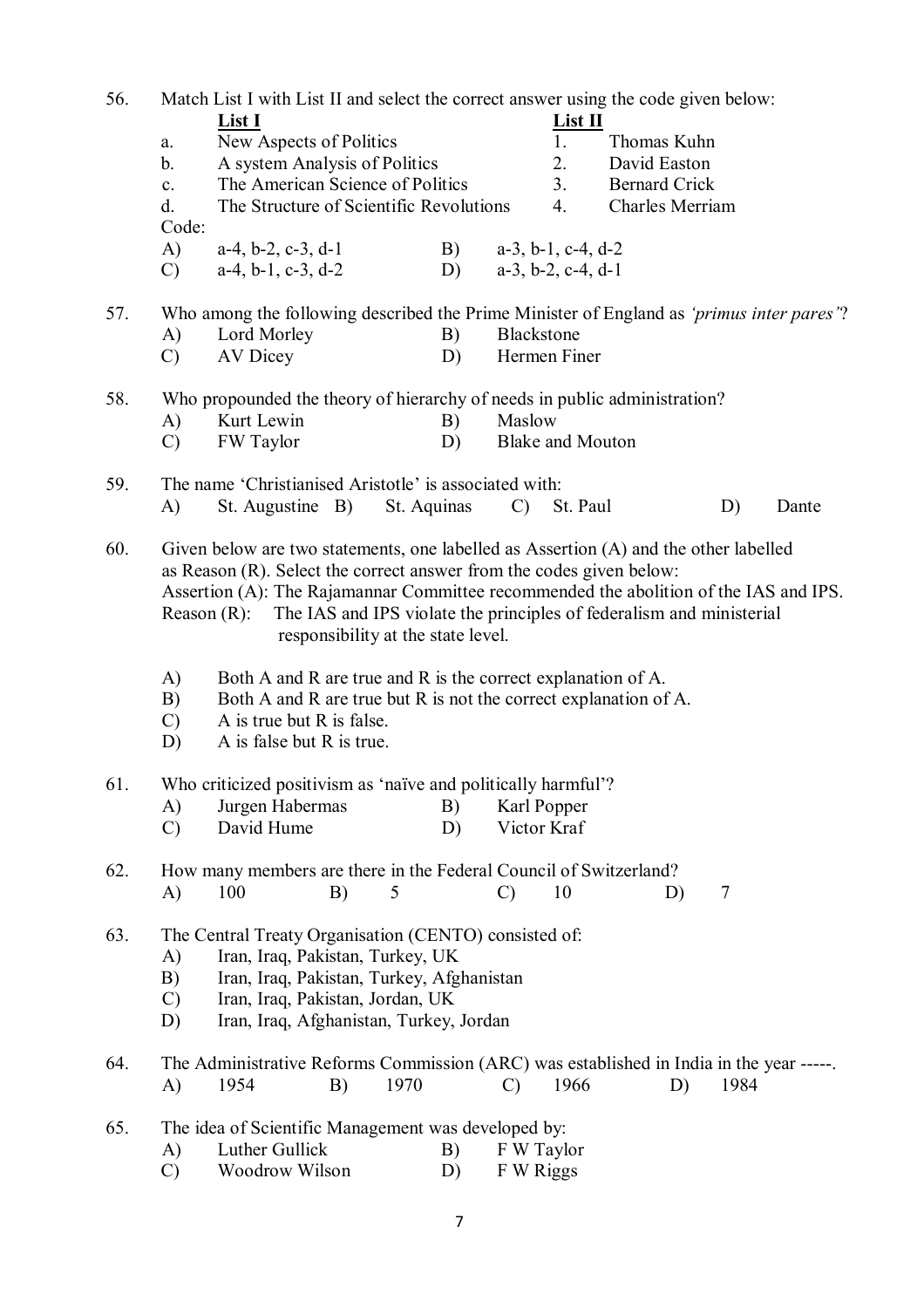| 66. |                                                                           |                                                                                     | The 10 <sup>th</sup> BRICS summit was conducted at: |    |                                                      |    |                           |                                                                                     |                          |                                                                                               |  |
|-----|---------------------------------------------------------------------------|-------------------------------------------------------------------------------------|-----------------------------------------------------|----|------------------------------------------------------|----|---------------------------|-------------------------------------------------------------------------------------|--------------------------|-----------------------------------------------------------------------------------------------|--|
|     | A)                                                                        | Xiamen                                                                              |                                                     | B) | <b>Brazil</b>                                        |    | $\mathcal{C}$             | Moscow                                                                              | D)                       | Johannesburg                                                                                  |  |
| 67. |                                                                           |                                                                                     | According to T H Green what is the end of state?    |    |                                                      |    |                           |                                                                                     |                          |                                                                                               |  |
|     | A)                                                                        | Security of individual<br>Moral Development of Individual<br>B)                     |                                                     |    |                                                      |    |                           |                                                                                     |                          |                                                                                               |  |
|     | $\mathcal{C}$                                                             |                                                                                     | Welfare of Individual                               |    |                                                      | D) |                           | Stability of Government                                                             |                          |                                                                                               |  |
| 68. | Which among the following is not a feature of development administration? |                                                                                     |                                                     |    |                                                      |    |                           |                                                                                     |                          |                                                                                               |  |
|     | A)                                                                        |                                                                                     | Change oriented                                     |    |                                                      |    |                           |                                                                                     |                          |                                                                                               |  |
|     | B)                                                                        |                                                                                     | Dynamic and flexible                                |    |                                                      |    |                           |                                                                                     |                          |                                                                                               |  |
|     | $\mathcal{C}$                                                             | Objectives are complex and multiple                                                 |                                                     |    |                                                      |    |                           |                                                                                     |                          |                                                                                               |  |
|     |                                                                           | Believes in centralisation<br>D)                                                    |                                                     |    |                                                      |    |                           |                                                                                     |                          |                                                                                               |  |
| 69. |                                                                           | Match List I with List II and select the correct answer using the code given below: |                                                     |    |                                                      |    |                           |                                                                                     |                          |                                                                                               |  |
|     |                                                                           | <u>List I</u>                                                                       |                                                     |    |                                                      |    | List II                   |                                                                                     |                          |                                                                                               |  |
|     | a.                                                                        | Quincy Wright                                                                       |                                                     |    |                                                      |    |                           | 1. Capitalism, Socialism and Democracy                                              |                          |                                                                                               |  |
|     |                                                                           |                                                                                     | b. Hans J Morgenthau                                |    |                                                      |    |                           | 2. The study of International Relations                                             |                          |                                                                                               |  |
|     |                                                                           | c. Kenneth Waltz                                                                    |                                                     |    |                                                      |    | 3. Man, The state and War |                                                                                     |                          |                                                                                               |  |
|     | Code:                                                                     |                                                                                     | d. Joseph Schumpeter                                |    |                                                      |    |                           |                                                                                     |                          | 4. Politics among nations: The struggle for Power and peace                                   |  |
|     | A)                                                                        |                                                                                     | $a-2$ , $b-4$ , $c-3$ , $d-1$                       |    |                                                      | B) |                           | $a-3$ , $b-2$ , $c-4$ , $d-1$                                                       |                          |                                                                                               |  |
|     | $\mathcal{C}$                                                             |                                                                                     | $a-3$ , $b-1$ , $c-4$ , $d-2$                       |    |                                                      | D) |                           | $a-4$ , $b-3$ , $c-2$ , $d-1$                                                       |                          |                                                                                               |  |
| 70. |                                                                           |                                                                                     | ASEAN was founded in the year -----.                |    |                                                      |    |                           |                                                                                     |                          |                                                                                               |  |
|     | A)                                                                        | 1957                                                                                |                                                     | B) | 1967                                                 |    | $\mathcal{C}$             | 1986                                                                                | D)                       | 1987                                                                                          |  |
| 71. |                                                                           |                                                                                     | Which of the following pairs is wrongly matched?    |    |                                                      |    |                           |                                                                                     |                          |                                                                                               |  |
|     | A)                                                                        |                                                                                     | Prime Ministers Rozgar Yojana (PMRY)                |    |                                                      |    |                           |                                                                                     |                          | 1993                                                                                          |  |
|     | B)                                                                        |                                                                                     |                                                     |    | National Rural Employment Guarantee Scheme (NREGS) - |    |                           |                                                                                     |                          | 2006                                                                                          |  |
|     | $\mathcal{C}$                                                             |                                                                                     | Integrated Rural Development Programme (IRDP)       |    |                                                      |    |                           |                                                                                     | $\overline{\phantom{a}}$ | 2009                                                                                          |  |
|     | D)                                                                        |                                                                                     | Integrated Child Development Service (ICDS)         |    |                                                      |    |                           |                                                                                     |                          | 1975                                                                                          |  |
| 72. |                                                                           |                                                                                     |                                                     |    |                                                      |    |                           | Who among the following is not associated with Chipko Movement?                     |                          |                                                                                               |  |
|     | A)                                                                        | Gaura Devi                                                                          |                                                     |    |                                                      | B) |                           | Medha Patkar                                                                        |                          |                                                                                               |  |
|     | $\mathcal{C}$                                                             |                                                                                     | Sundarlal Bahuguna                                  |    |                                                      | D) |                           | Chandi Prasad Bhatt                                                                 |                          |                                                                                               |  |
| 73. |                                                                           |                                                                                     |                                                     |    |                                                      |    |                           |                                                                                     |                          | Given below are two statements, one labelled as Assertion $(A)$ and the other as Reason $(R)$ |  |
|     |                                                                           |                                                                                     |                                                     |    |                                                      |    |                           | Assertion (A): Only through an effective administrative system can the goals of     |                          |                                                                                               |  |
|     |                                                                           |                                                                                     |                                                     |    |                                                      |    |                           | socio-economic development and nation-building be achieved.                         |                          |                                                                                               |  |
|     | Reason $(R)$ :                                                            |                                                                                     |                                                     |    |                                                      |    |                           |                                                                                     |                          | The role of bureaucracy as an agent of socio-economic change becomes                          |  |
|     |                                                                           |                                                                                     | important in the development process                |    |                                                      |    |                           |                                                                                     |                          |                                                                                               |  |
|     | A)                                                                        |                                                                                     |                                                     |    |                                                      |    |                           | Both (A) and (R) are true and (R) is the correct explanation of (A)                 |                          |                                                                                               |  |
|     | B)                                                                        |                                                                                     |                                                     |    |                                                      |    |                           | Both (A) and (R) are true but (R) is not the correct explanation of (A)             |                          |                                                                                               |  |
|     | $\mathcal{C}$                                                             |                                                                                     | $(A)$ is true but $(R)$ is false                    |    |                                                      |    |                           |                                                                                     |                          |                                                                                               |  |
|     | D)                                                                        |                                                                                     | $(A)$ is false but $(R)$ is true                    |    |                                                      |    |                           |                                                                                     |                          |                                                                                               |  |
| 74. |                                                                           |                                                                                     |                                                     |    |                                                      |    |                           | The Simon commission was appointed to study the constitutional reforms in India in: |                          |                                                                                               |  |
|     | A) 1931                                                                   |                                                                                     |                                                     | B) | 1930                                                 |    | $\mathcal{C}$             | 1928                                                                                | D)                       | 1935                                                                                          |  |
|     |                                                                           |                                                                                     |                                                     |    |                                                      |    |                           |                                                                                     |                          |                                                                                               |  |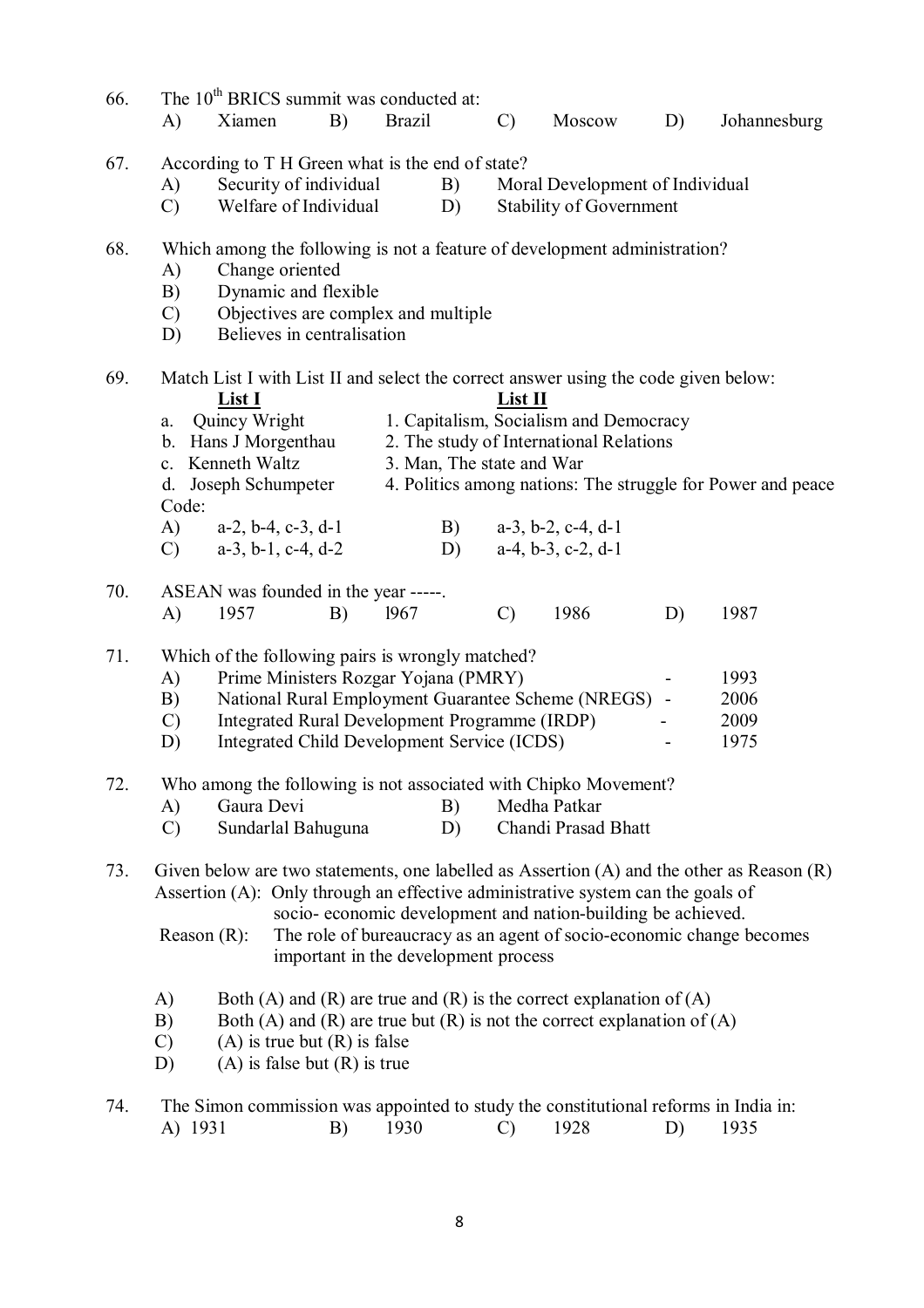| 75. | 1.                                                                                                                                                                                                                                                                                                                                                                                                             | Which among the following states have unicameral legislature?<br>China<br>2.                                     | Bangladesh |            |          | 3.            | New Zealand                     |    | 4.         | Demark |
|-----|----------------------------------------------------------------------------------------------------------------------------------------------------------------------------------------------------------------------------------------------------------------------------------------------------------------------------------------------------------------------------------------------------------------|------------------------------------------------------------------------------------------------------------------|------------|------------|----------|---------------|---------------------------------|----|------------|--------|
|     | A)                                                                                                                                                                                                                                                                                                                                                                                                             | 1, 2 & 3                                                                                                         | B)         | 3 & 4      |          | $\mathcal{C}$ | $1, 2, 3 \& 4$                  | D) | 2 only     |        |
| 76. | A)                                                                                                                                                                                                                                                                                                                                                                                                             | First ASEAN summit was conducted at:<br>Bali                                                                     | B)         | Kulalampur |          | $\mathcal{C}$ | Singapore                       | D) | Bangkok    |        |
| 77. | A)                                                                                                                                                                                                                                                                                                                                                                                                             | How many nations boycotted the 19 <sup>th</sup> SAARC summit at Islamabad?<br>Five                               | B)         | Six        |          | $\mathcal{C}$ | Seven                           | D) | All        |        |
| 78. | A)                                                                                                                                                                                                                                                                                                                                                                                                             | The headquarters of Asian Infrastructure Investment Bank (AIIB) is in -------<br>Hong Kong                       | B)         | Manila     |          | $\mathcal{C}$ | <b>Beijing</b>                  | D) | Singapore  |        |
| 79. | The main characteristic of the traditional approach to the study of Political Science:<br>The value free study<br>Institutional study<br>A)<br>B)<br>Emphasis on scientific methodology<br>Comparative study<br>D)<br>$\mathcal{C}$                                                                                                                                                                            |                                                                                                                  |            |            |          |               |                                 |    |            |        |
| 80. | Peace of Paris is related to:<br>French Revolution<br>American revolution<br>A)<br>B)<br>$\mathcal{C}$<br>Second World War<br>Suez Canal dispute<br>D)                                                                                                                                                                                                                                                         |                                                                                                                  |            |            |          |               |                                 |    |            |        |
| 81. | How does a change in voting share decided in IMF?<br>By simple majority<br>By Special Majority<br>A)<br>B)<br>By Super majority<br>By special majority with veto power<br>$\mathcal{C}$<br>D)                                                                                                                                                                                                                  |                                                                                                                  |            |            |          |               |                                 |    |            |        |
| 82. | Find out the right order of presidential succession list in USA:<br>Vice President, Speaker of House of Representatives, President pro tempore of Senate<br>A)<br>Vice President, Chief Justice, President pro tempore of Senate<br>B)<br>Vice President, Speaker of House of Representatives, Chief Justice<br>$\mathcal{C}$<br>Vice President, Speaker of House of Representatives, Secretary of state<br>D) |                                                                                                                  |            |            |          |               |                                 |    |            |        |
| 83. | A)                                                                                                                                                                                                                                                                                                                                                                                                             | The Marrakesh agreement is related to-<br><b>IMF</b>                                                             | B)         | <b>WTO</b> |          | $\mathcal{C}$ | <b>UNDP</b>                     | D) | <b>NAM</b> |        |
| 84. | A)<br>$\mathcal{C}$                                                                                                                                                                                                                                                                                                                                                                                            | Who among the following prime ministers of India developed 'Look East Policy?'<br>Narendra Modi<br>Rajeev Gandhi |            |            | B)<br>D) |               | Manmohan Singh<br>Narasimha Rao |    |            |        |
| 85. | Given below are two statements, one labelled as Assertion $(A)$ and the other as Reason $(R)$<br>Assertion (A): According to Gandhiji the state should be opposed at any cost<br>The individual has a soul but as the state is a soulless machine; it can never be<br>Reason $(R)$ :<br>weaned from violence to which it owes its very existence.                                                              |                                                                                                                  |            |            |          |               |                                 |    |            |        |
|     | A)<br>Both (A) and (R) are true and (R) is the correct explanation of (A)<br>B)<br>Both (A) and (R) are true but (R) is not the correct explanation of (A)<br>$(A)$ is true but $(R)$ is false<br>$\mathcal{C}$<br>$(A)$ is false but $(R)$ is true<br>D)                                                                                                                                                      |                                                                                                                  |            |            |          |               |                                 |    |            |        |
| 86. |                                                                                                                                                                                                                                                                                                                                                                                                                | The idea of 'welfare state capitalism and mass democracy' belongs to:                                            |            |            |          |               |                                 |    |            |        |

- A) Theodore Adorno B) Louis Althusser
- C) Jurgen Habermas D) Antonio Gramsci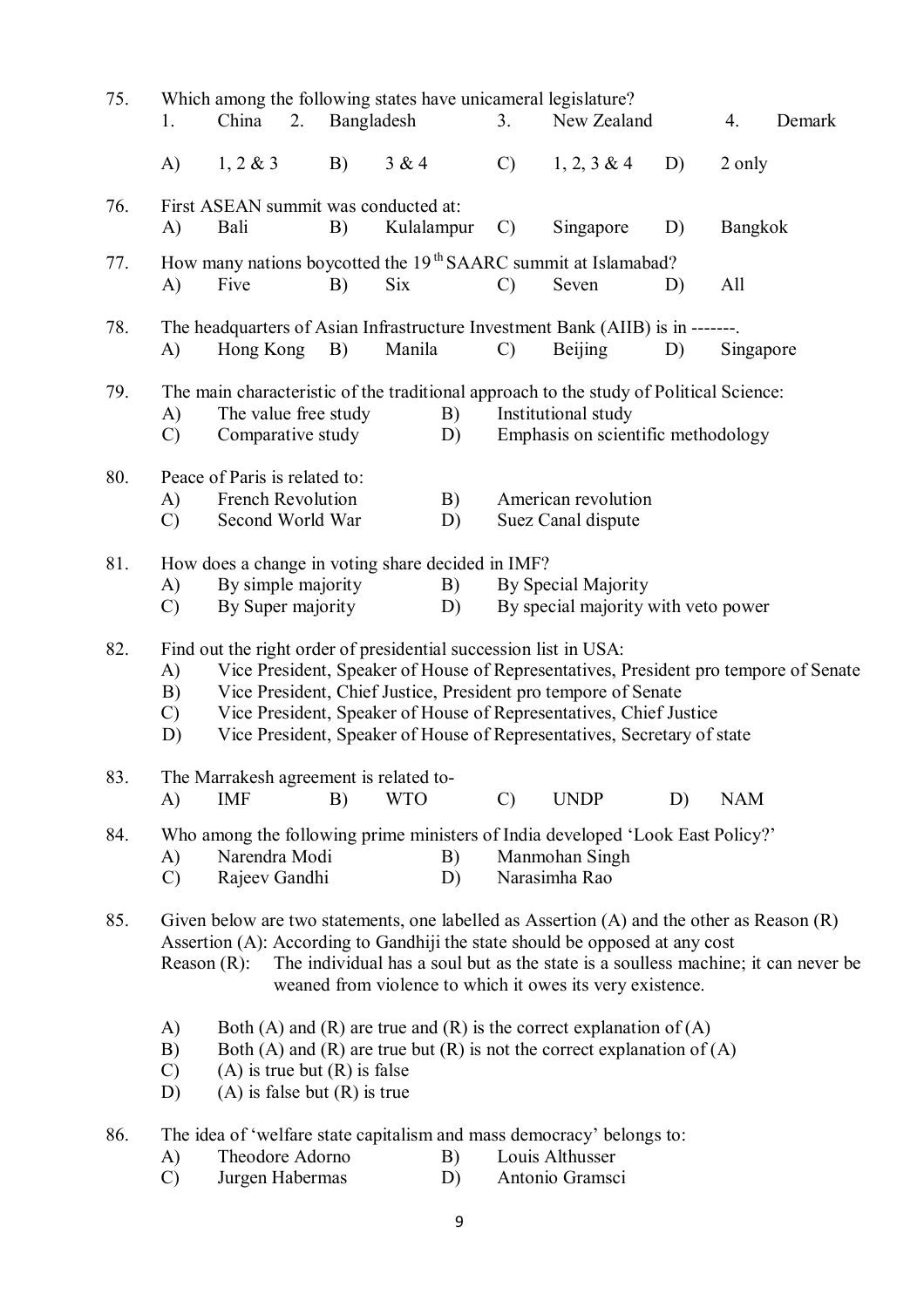#### 87. Which among the following is a basic tenet of New Humanism in M N ROY?

- A) State is prior to Individual
- B) Society is prior to individual
- C) Society and individuals are equal share holders
- D) Individual is prior to society
- 88. The chief advocate of Social Democracy in India was:
	- A) M N Roy B) Raja Ram Mohan Roy C) B R Ambedkar D) Lala Lainat Rai
	- C) B R Ambedkar D) Lala Lajpat Rai

89. In Britain whose parliament was called 'Short Parliament'?

- A) James I B) George II C) Edward I D) Charles I
- 90. According to John Rawls which among the following are social primary goods?
	- A) Rights, liberties, income
	- B) Health, vigour, intelligence
	- C) Imagination, power, citizenship
	- D) Family, state, society

# 91. Who among the following is not associated with Game Theory in International Politics?

- A) Martin Shubnick B) Morton Kaplan
- C) Karl Deutsch D) Oscar Morgenstern
- 92. The first President of US to visit India:
	- A) John F Kennedy B) Eisenhower
	- C) George Bush (Sr.) D) Jimmy Carter

93. Given below are two statements, one labelled as Assertion (A) and the other as Reason (R) Assertion (A): Absolutism, by concentrating political power in its own hands and in seeking to create a central system of rule, paved the way for a secular and national system of power

- Reason (R): An important factor in the emergence of the modern state is the capacity of states to organize the means of coercion and to deploy them when necessary
- A) Both (A) and (R) are true and (R) is the correct explanation of (A)
- B) Both (A) and (R) are true but (R) is not the correct explanation of (A)
- C) (A) is true but (R) is false<br>D) (A) is false but (R) is true
- $(A)$  is false but  $(R)$  is true

94. Which among the following countries was not a signatory of Kellogg pact (1928)?

- A) Germany B) France C) Italy D) U S A
- 95. Who gave the theory of Iron law of oligarchies?
	- A) Wilfredo Pareto B) Joseph Schumpeter
	- C) Gaetano Mosca D) Robert Michels
- 96. "Women are made, they are not born". Who made this comment?
	- A) Simone de Beauvoir B) Germaine Greer
	- C) Rosa Luxemburg D) Mary Wollstonecraft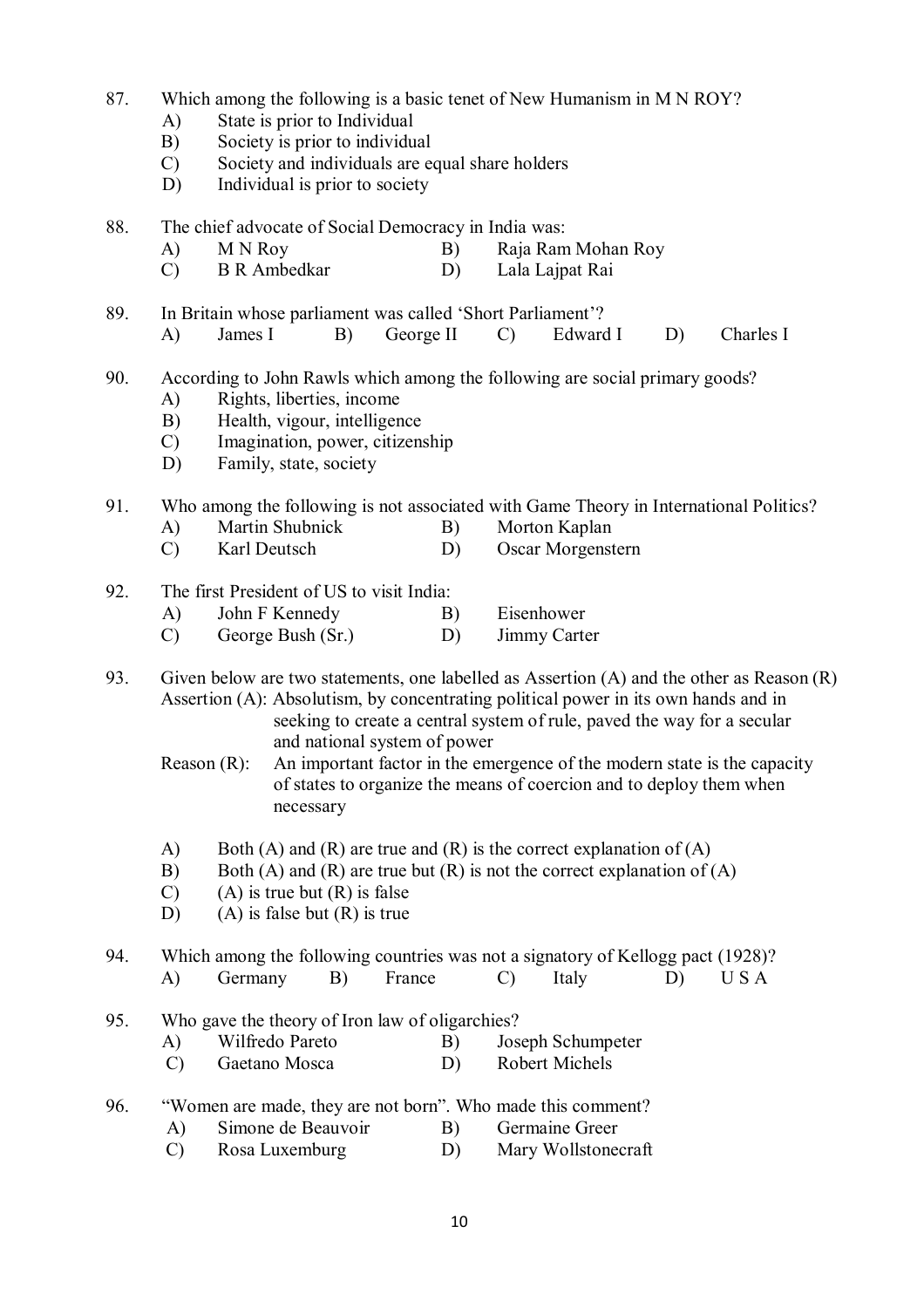| 97.                                                                 | Match List I with List II and select the correct answer using the code given below:                                                                                              |                                                            |                                     |    |               |                                                                         |                                                                          |                                                                                               |  |  |  |
|---------------------------------------------------------------------|----------------------------------------------------------------------------------------------------------------------------------------------------------------------------------|------------------------------------------------------------|-------------------------------------|----|---------------|-------------------------------------------------------------------------|--------------------------------------------------------------------------|-----------------------------------------------------------------------------------------------|--|--|--|
|                                                                     |                                                                                                                                                                                  | <b>List I</b>                                              |                                     |    | List II       |                                                                         |                                                                          |                                                                                               |  |  |  |
|                                                                     | $a$ .                                                                                                                                                                            | Food and Agriculture Organisation                          |                                     |    |               |                                                                         | 1. Geneva                                                                |                                                                                               |  |  |  |
|                                                                     | $\mathbf b$ .                                                                                                                                                                    | International Labour Organisation                          |                                     |    |               | 2. Rome                                                                 |                                                                          |                                                                                               |  |  |  |
|                                                                     | <b>International Atomic Energy Agency</b><br>$\mathbf{c}$ .                                                                                                                      |                                                            |                                     |    |               | 3. London                                                               |                                                                          |                                                                                               |  |  |  |
|                                                                     | d.                                                                                                                                                                               | <b>Amnesty International</b>                               |                                     |    |               | 4. Vienna                                                               |                                                                          |                                                                                               |  |  |  |
|                                                                     | Code:                                                                                                                                                                            |                                                            |                                     |    |               |                                                                         |                                                                          |                                                                                               |  |  |  |
|                                                                     | A)                                                                                                                                                                               | $a-1$ , $b-2$ , $c-3$ , $d-4$                              |                                     | B) |               | $a-2$ , $b-4$ , $c-1$ , $d-3$                                           |                                                                          |                                                                                               |  |  |  |
|                                                                     | $\mathcal{C}$                                                                                                                                                                    | $a-2, b-1, c-4, d-3$                                       |                                     | D) |               | $a-4$ , $b-1$ , $c-3$ , $d-2$                                           |                                                                          |                                                                                               |  |  |  |
|                                                                     |                                                                                                                                                                                  |                                                            |                                     |    |               |                                                                         |                                                                          |                                                                                               |  |  |  |
| 98.                                                                 |                                                                                                                                                                                  | The First International was established in the year -----. |                                     |    |               |                                                                         |                                                                          |                                                                                               |  |  |  |
|                                                                     | A)                                                                                                                                                                               | 1844                                                       | B)<br>1864                          |    | $\mathcal{C}$ | 1888                                                                    | D)                                                                       | 1862                                                                                          |  |  |  |
|                                                                     |                                                                                                                                                                                  |                                                            |                                     |    |               |                                                                         |                                                                          |                                                                                               |  |  |  |
| 99.                                                                 |                                                                                                                                                                                  | NITI Aayog was established in the year ------.             |                                     |    |               |                                                                         |                                                                          |                                                                                               |  |  |  |
|                                                                     | A)                                                                                                                                                                               | 2015                                                       | 2009<br>B)                          |    | $\mathcal{C}$ | 2013                                                                    | D)                                                                       | 2012                                                                                          |  |  |  |
|                                                                     |                                                                                                                                                                                  |                                                            |                                     |    |               |                                                                         |                                                                          |                                                                                               |  |  |  |
| 100.                                                                |                                                                                                                                                                                  |                                                            |                                     |    |               |                                                                         |                                                                          | Given below are two statements, one labelled as Assertion $(A)$ and the other as Reason $(R)$ |  |  |  |
|                                                                     |                                                                                                                                                                                  |                                                            |                                     |    |               |                                                                         |                                                                          | Assertion (A): In many respects' liberalism reflected the aspirations of the rising middle    |  |  |  |
|                                                                     |                                                                                                                                                                                  |                                                            |                                     |    |               |                                                                         |                                                                          |                                                                                               |  |  |  |
|                                                                     |                                                                                                                                                                                  |                                                            |                                     |    |               |                                                                         |                                                                          | classes, whose interests conflicted with the established power of absolute                    |  |  |  |
|                                                                     |                                                                                                                                                                                  |                                                            | monarchs and the landed aristocracy |    |               |                                                                         |                                                                          |                                                                                               |  |  |  |
|                                                                     |                                                                                                                                                                                  | Reason $(R)$ :                                             |                                     |    |               |                                                                         | Liberal ideas resulted from the breakdown of feudalism in Europe and the |                                                                                               |  |  |  |
|                                                                     |                                                                                                                                                                                  |                                                            |                                     |    |               | growth, in its place, of a market or capitalist society.                |                                                                          |                                                                                               |  |  |  |
| Both (A) and (R) are true and (R) is the correct explanation of (A) |                                                                                                                                                                                  |                                                            |                                     |    |               |                                                                         |                                                                          |                                                                                               |  |  |  |
|                                                                     | A)                                                                                                                                                                               |                                                            |                                     |    |               |                                                                         |                                                                          |                                                                                               |  |  |  |
|                                                                     | B)                                                                                                                                                                               |                                                            |                                     |    |               | Both (A) and (R) are true but (R) is not the correct explanation of (A) |                                                                          |                                                                                               |  |  |  |
|                                                                     | $\mathcal{C}$                                                                                                                                                                    | $(A)$ is true but $(R)$ is false                           |                                     |    |               |                                                                         |                                                                          |                                                                                               |  |  |  |
|                                                                     | D)                                                                                                                                                                               | $(A)$ is false but $(R)$ is true.                          |                                     |    |               |                                                                         |                                                                          |                                                                                               |  |  |  |
| 101.                                                                |                                                                                                                                                                                  |                                                            |                                     |    |               |                                                                         |                                                                          |                                                                                               |  |  |  |
|                                                                     | Which among the following countries is regarded as the' cradle of classical liberalism'?<br>B)<br><b>USA</b><br>A)<br>Germany<br>France<br><b>Britain</b><br>$\mathcal{C}$<br>D) |                                                            |                                     |    |               |                                                                         |                                                                          |                                                                                               |  |  |  |
|                                                                     |                                                                                                                                                                                  |                                                            |                                     |    |               |                                                                         |                                                                          |                                                                                               |  |  |  |
| 102.                                                                |                                                                                                                                                                                  |                                                            |                                     |    |               |                                                                         |                                                                          | "Government was symbolized by the club, the gun, the handcuff, or the prison". Who made       |  |  |  |
|                                                                     |                                                                                                                                                                                  | this comment?                                              |                                     |    |               |                                                                         |                                                                          |                                                                                               |  |  |  |
|                                                                     | A)                                                                                                                                                                               | Randolph Bourne                                            |                                     | B) |               | William Godwin                                                          |                                                                          |                                                                                               |  |  |  |
|                                                                     | $\mathcal{C}$                                                                                                                                                                    | Emma Goldman                                               |                                     | D) |               | Joseph Proudhon                                                         |                                                                          |                                                                                               |  |  |  |
|                                                                     |                                                                                                                                                                                  |                                                            |                                     |    |               |                                                                         |                                                                          |                                                                                               |  |  |  |
| 103.                                                                |                                                                                                                                                                                  | The founder of the Radical Democratic Party:               |                                     |    |               |                                                                         |                                                                          |                                                                                               |  |  |  |
|                                                                     | A)                                                                                                                                                                               | <b>B</b> R Ambedkar                                        |                                     | B) |               | Subash Chandra Bose                                                     |                                                                          |                                                                                               |  |  |  |
|                                                                     | $\mathcal{C}$                                                                                                                                                                    | Jayaprakash Narayanan                                      |                                     | D) | M N Roy       |                                                                         |                                                                          |                                                                                               |  |  |  |
|                                                                     |                                                                                                                                                                                  |                                                            |                                     |    |               |                                                                         |                                                                          |                                                                                               |  |  |  |
| 104.                                                                |                                                                                                                                                                                  |                                                            |                                     |    |               | What according to Karl Marx is the final stage of socialist revolution? |                                                                          |                                                                                               |  |  |  |
|                                                                     | A)                                                                                                                                                                               | Withering away of state                                    |                                     |    |               |                                                                         |                                                                          |                                                                                               |  |  |  |
|                                                                     | B)                                                                                                                                                                               | Class war                                                  |                                     |    |               |                                                                         |                                                                          |                                                                                               |  |  |  |
|                                                                     | $\mathcal{C}$                                                                                                                                                                    | Dictatorship of the proleteriate                           |                                     |    |               |                                                                         |                                                                          |                                                                                               |  |  |  |
|                                                                     | D)                                                                                                                                                                               | Imperialism                                                |                                     |    |               |                                                                         |                                                                          |                                                                                               |  |  |  |
|                                                                     |                                                                                                                                                                                  |                                                            |                                     |    |               |                                                                         |                                                                          |                                                                                               |  |  |  |
| 105.                                                                |                                                                                                                                                                                  | Which among the following is not a contribution of Lenin?  |                                     |    |               |                                                                         |                                                                          |                                                                                               |  |  |  |
|                                                                     | A)                                                                                                                                                                               | Theory of Imperialism                                      |                                     | B) |               | Theory of Hegemony                                                      |                                                                          |                                                                                               |  |  |  |
|                                                                     | $\mathcal{C}$                                                                                                                                                                    | Democratic Centralism                                      |                                     | D) |               | Role of the Party                                                       |                                                                          |                                                                                               |  |  |  |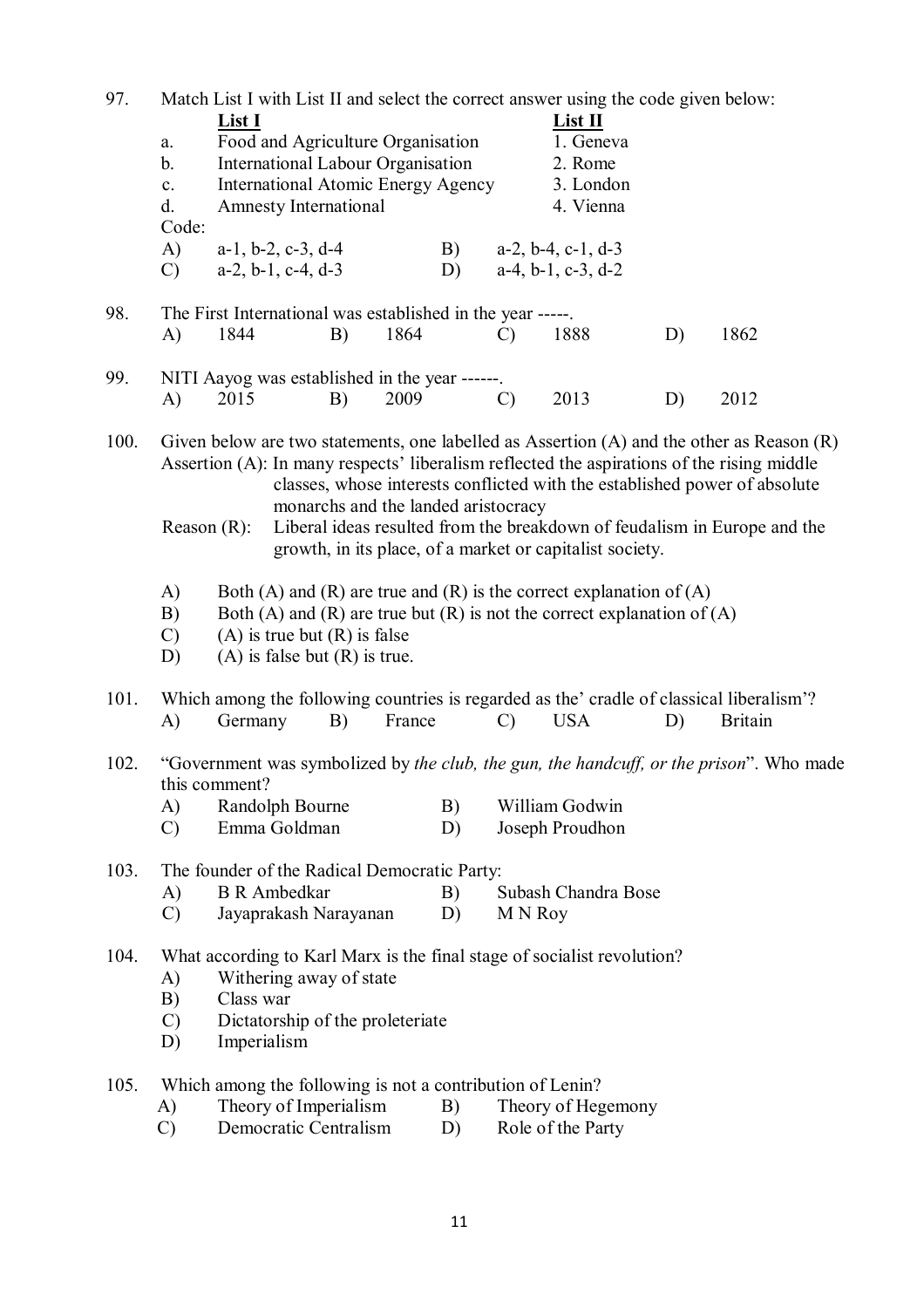| 106. | A)                              | The strength of the Commonwealth Organisation (as of 2018 November)?<br>83                                                                                                                                                                                             | B) | 50               |          | $\mathcal{C}$ | 100                                        | D) | 53                                                                                  |
|------|---------------------------------|------------------------------------------------------------------------------------------------------------------------------------------------------------------------------------------------------------------------------------------------------------------------|----|------------------|----------|---------------|--------------------------------------------|----|-------------------------------------------------------------------------------------|
| 107. | A)<br>$\mathcal{C}$             | Dawes plan is related to-<br>Second World War<br>First World War                                                                                                                                                                                                       |    |                  | B)<br>D) |               | Kuwait Invasion<br>Vietnamese War          |    |                                                                                     |
| 108. | A)<br>$\mathcal{C}$             | The author of the book 'American Power and the New Mandarins':<br>Noam Chomsky<br>Samuel Huntington                                                                                                                                                                    |    |                  | B)<br>D) |               | William Godwin<br>Joseph Schumpeter        |    |                                                                                     |
| 109. | A)                              | The last country to join United Nations Organisation (As on November 2018):<br>Timor-Leste B)                                                                                                                                                                          |    |                  |          |               | South Sudan C) Montenegro D)               |    | Switzerland                                                                         |
| 110. | A)<br>$\mathcal{C}$             | The idea 'flat world' advocated by Thomas L Friedman is related to:<br>Liberalism<br>Globalization                                                                                                                                                                     |    |                  | B)<br>D) | Cold War      | Post-Cold War                              |    |                                                                                     |
| 111. | A)                              | The traditional home of patronage bureaucracy is:<br>UK                                                                                                                                                                                                                | B) | France           |          | $\mathcal{C}$ | China                                      | D) | <b>USA</b>                                                                          |
| 112. | A)<br>$\mathcal{C}$             | The idea of 'cultural revolution' is related to:<br>Globalization<br>Chinese Revolution                                                                                                                                                                                |    |                  | B)<br>D) |               | <b>Russian Revolution</b><br>Vietnam War   |    |                                                                                     |
| 113. | 1.<br>2.<br>3.<br>4.<br>A)      | Identify the correct order of a public policy cycle:<br>The adoption of a policy<br>Implementation and evaluation of policy<br>Emergence of a problem that require public attention<br>Placing the problem on Governments agenda<br>$1, 2, 3 \& 4$ B) $4, 3, 2 \& 1$   |    |                  |          |               | C) $3, 4, 1 \& 2$ D) $2, 3, 4 \& 1$        |    |                                                                                     |
| 114. | A)<br>B)<br>$\mathcal{C}$<br>D) | Which among the following is not related to critical theory?<br>Rejection of the notion of objectivity in knowledge<br>Acceptance of Base Superstructure postulate in Marx<br>Acceptance of the theory-practice contradiction<br>Evaluation of the problem of ideology |    |                  |          |               |                                            |    |                                                                                     |
| 115. | $\mathbf{A}$                    | By which amendment fundamental duties were incorporated in the Indian Constitution?<br>$24^{\text{th}}$                                                                                                                                                                | B) | $74^{\text{th}}$ |          | $\mathcal{C}$ | $43^{\text{rd}}$                           | D) | 42 <sup>nd</sup>                                                                    |
| 116. | A)<br>B)<br>$\mathcal{C}$<br>D) | Which among the following entities is not included in the jurisdiction of RTI in India?<br>Privatized public utility service<br>Public corporation<br>Private company<br>Autonomous institutions                                                                       |    |                  |          |               |                                            |    |                                                                                     |
| 117. | A)<br>$\mathcal{C}$             | Wilfredo Pareto<br>Gaetano Mosca                                                                                                                                                                                                                                       |    |                  | B)<br>D) |               | Joseph Schumpeter<br><b>Robert Michels</b> |    | Who among the following thinkers supported Benito Mussolini's method of governance? |